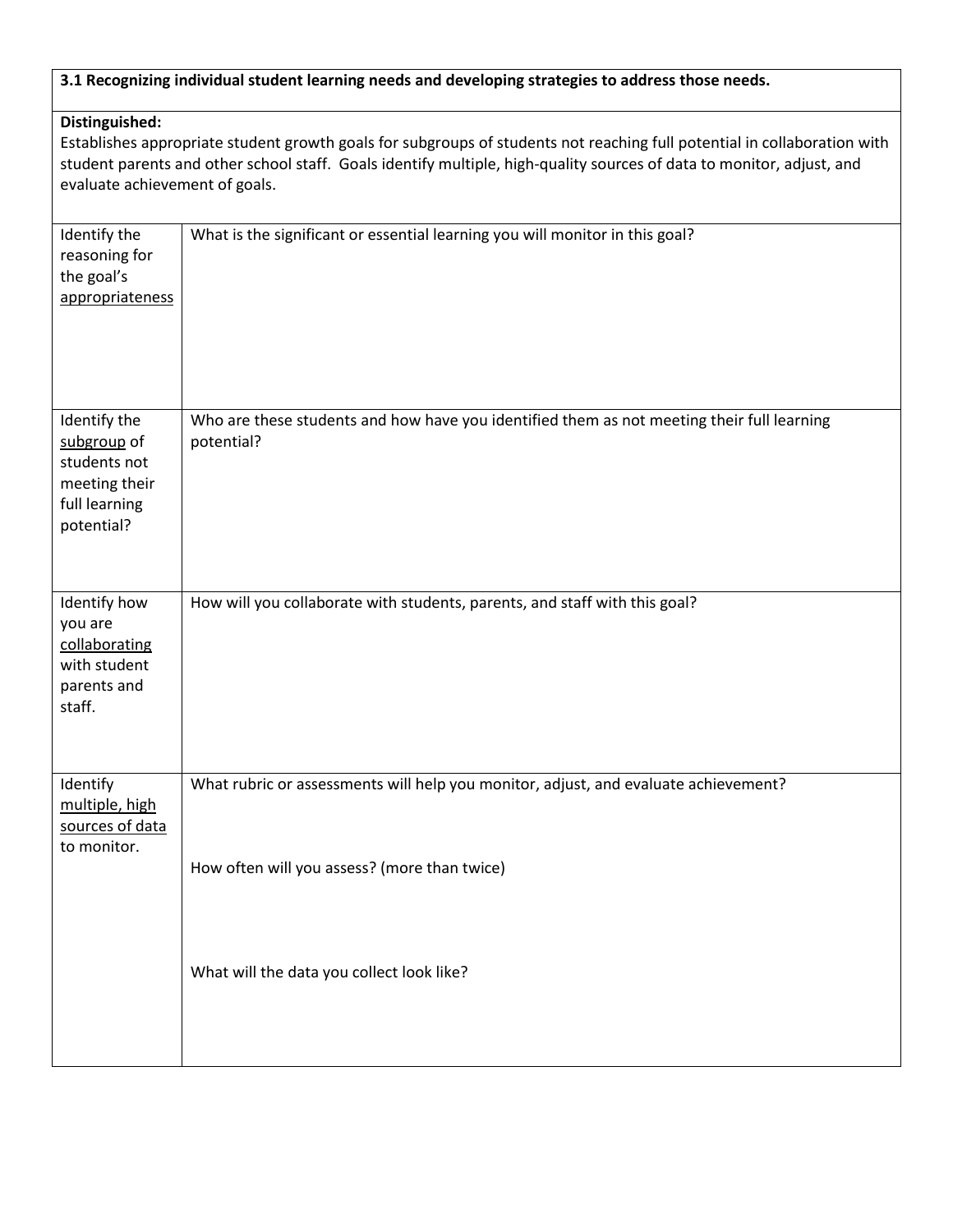## **6.1 Using multiple student data elements to modify instruction and improve student learning.**

**Distinguished:** Establishes appropriate student growth goal(s) for students in collaboration with students and parents. These whole classroom goals align to schools goal(s). Goals identify multiple, high quality sources of data to monitor, adjust, and evaluate achievement of goal(s).

| Identify the<br>reasoning for<br>the goal's<br>appropriateness | What is the significant or essential learning you will monitor in this goal?                |
|----------------------------------------------------------------|---------------------------------------------------------------------------------------------|
| Identify who<br>you are<br>collaborating<br>with and how.      | Who are you collaborating on this goal with?<br>How are you going to collaborate with them? |
|                                                                |                                                                                             |
| Identify how<br>these goals<br>align with<br>school goals.     | How does your goal support a building goal?                                                 |
| Identify<br>multiple, high<br>quality sources<br>of data to    | What rubric or assessments will help you monitor, adjust, and evaluate achievement?         |
| monitor.                                                       | How often will you assess? (more than twice)                                                |
|                                                                | What will the data you collect look like?                                                   |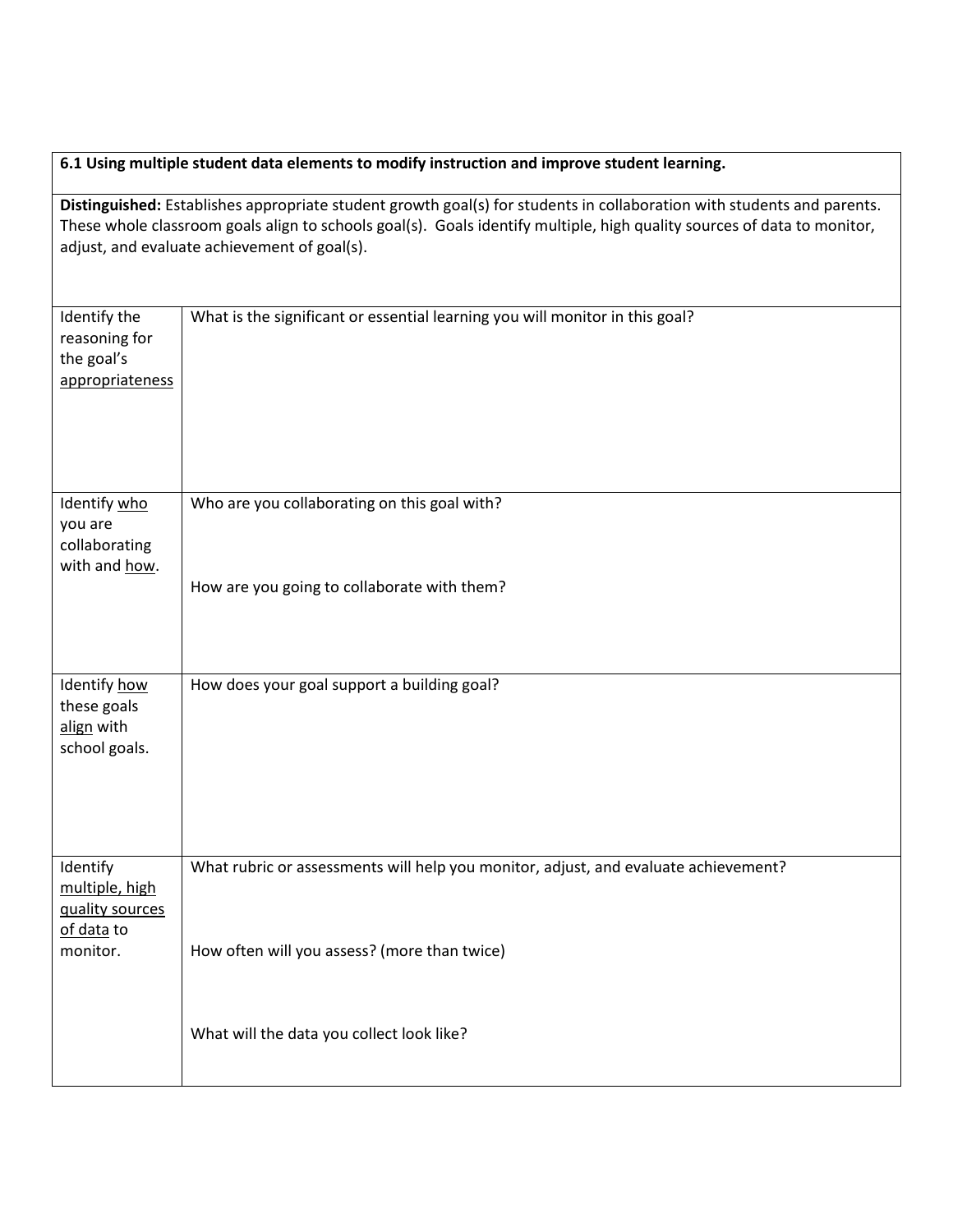**8.1 Exhibiting collaborative and collegial practices focused on improving instructional practice and student learning.**

**Leads other grade, school, or district team members to establish goal(s), to develop and implement common, highquality measures, and to monitor growth and achievement during the year.**

| Leads other<br>grade, school,<br>or district team<br>members         | Whom will you collaborate with?                                       |
|----------------------------------------------------------------------|-----------------------------------------------------------------------|
| to develop and<br>implement<br>common, high-<br>quality<br>measures, | What common high quality measure will you use?                        |
|                                                                      | How will you implement it?                                            |
| and to monitor<br>growth and<br>achievement<br>during the year.      | When will you collaboratively meet to discuss growth and achievement? |